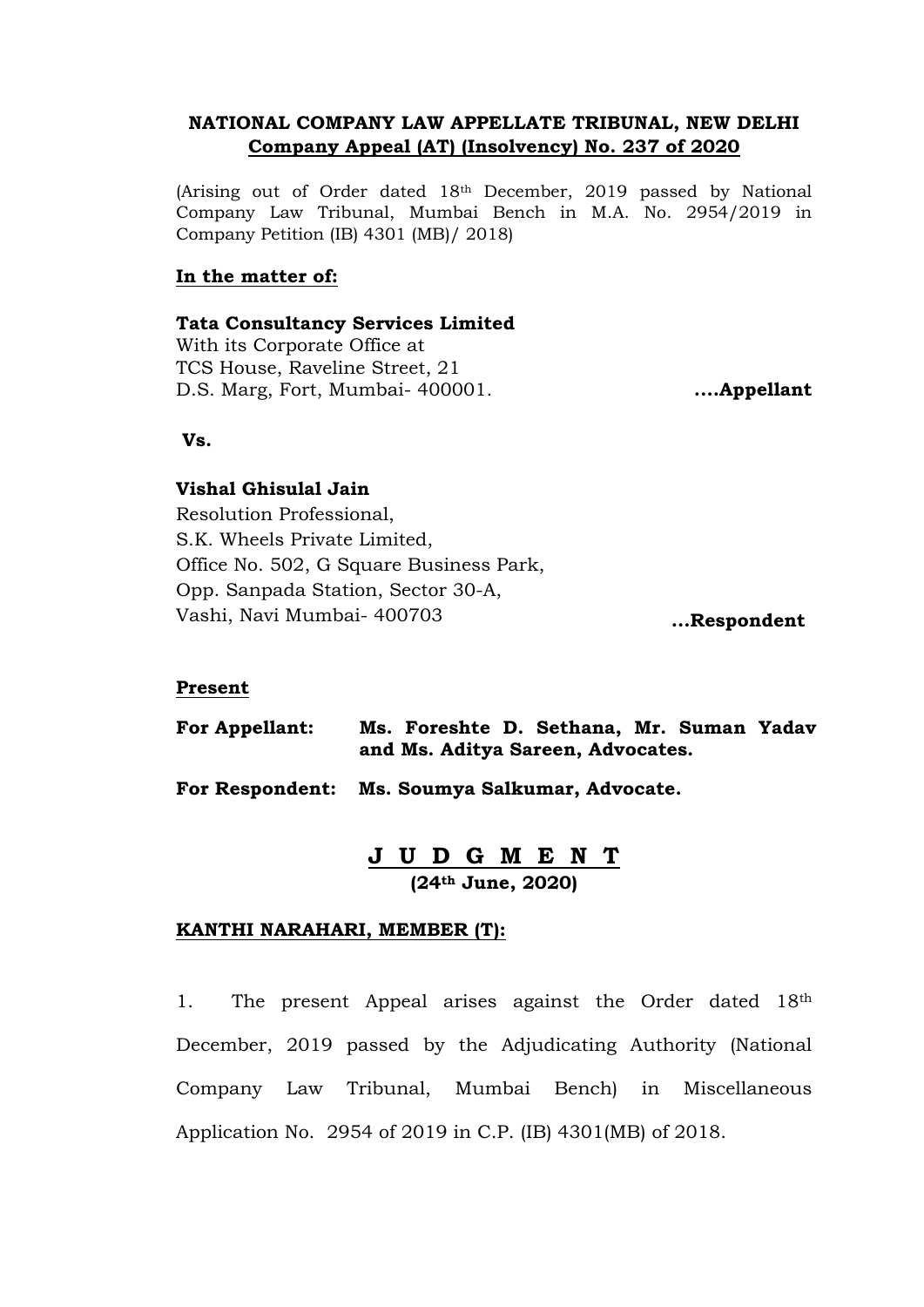2. The Learned Counsel appearing for the Appellant submitted that the Adjudicating Authority (National Company Law Tribunal, Mumbai Bench) admitted the company petition bearing CP (IB) 4301 (MB) 2018 and vide Order dated 29th March, 2019 whereby, the CIRP proceedings initiated against the 'Corporate Debtor', namely, S.K. Wheels Private Limited. It is submitted that the Appellant is a leading Global Information Technology Company. Whilst, a facilities agreement dated 1st December, 2016 (Facilities Agreement) was entered into with 'Corporate Debtor' i.e. S.K. Wheels Private Limited, to avail services from the 'Corporate Debtor', in the nature of facilities, namely premises, computers, internet, broadband connection, air conditioners, furniture, staff for invigilation, housekeeping, maintenance, etc. to enable conduct of examinations deploying National Technology Infrastructure for the Appellant's clients.

3. It is submitted that the 'Corporate Debtor' failed to remedy contractual breaches, thereby, a notice of termination dated 10th June, 2019 issued by the Appellant in terms of Clause 11(b) of the Facilities Agreement.

4. It is submitted that the Respondent, herein, the 'Resolution Professional' filed an M.A. No. 2954 of 2019 dated 28th August, 2019, before the Adjudicating Authority (NCLT- Mumbai) seeking inter-alia to stay of the termination notice issued by the Appellant. The Adjudicating Authority by an Order dated 18th December, 2019 in the

#### *Company Appeal (AT) (Insolvency) No. 237 of 2020*

2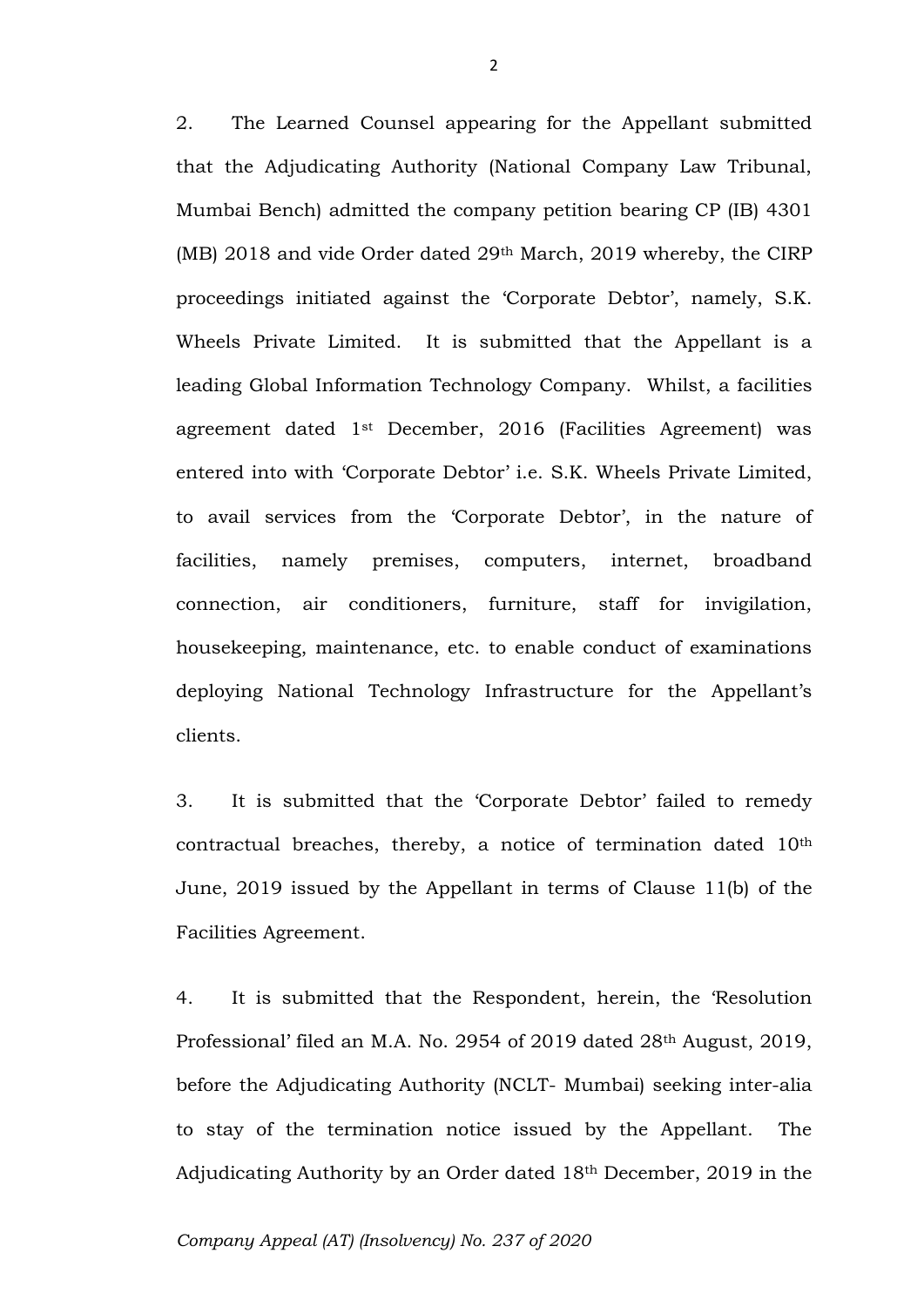above M.A. was pleased to grant interim stay of the termination notice issued by the Appellant.

5. The Learned Counsel for the Appellant submitted that the Appellant is aggrieved by the Order of the Adjudicating Authority dated 18th December, 2019 on the ground that the Adjudicating Authority failed to appreciate the arbitration agreement contained in Clause 12(d) of the Facilities Agreement, and failed to appreciate that a valid notice of termination was issued by the Appellant. The Adjudicating Authority failed to appreciate that the notice of termination was not in contravention of Section 14 of the Insolvency & Bankruptcy Code (in short I&B Code). In view of the submissions as made above the Learned Counsel for the Appellant sought direction to set aside the Impugned Order dated 18th December, 2019 passed in M.A. No. 2954 of 2019.

6. The Learned Counsel for the Respondent filed a detailed reply and submitted that the Corporate Debtor i.e. the S.K. Wheels Private Limited had entered into a build phase agreement dated 24th August, 2015. Consequently, the parties entered into a Facilities Agreement dated 1st December, 2016. The Learned Counsel submitted that in terms of the agreement the 'Corporate Debtor' was under the obligation to inter-alia fit the premises with the materials as per specification mentioned in the agreement and provide certain facilities. There were certain routine operational requirements which were pointed out from time to time by the Appellant to the 'Corporate

#### *Company Appeal (AT) (Insolvency) No. 237 of 2020*

3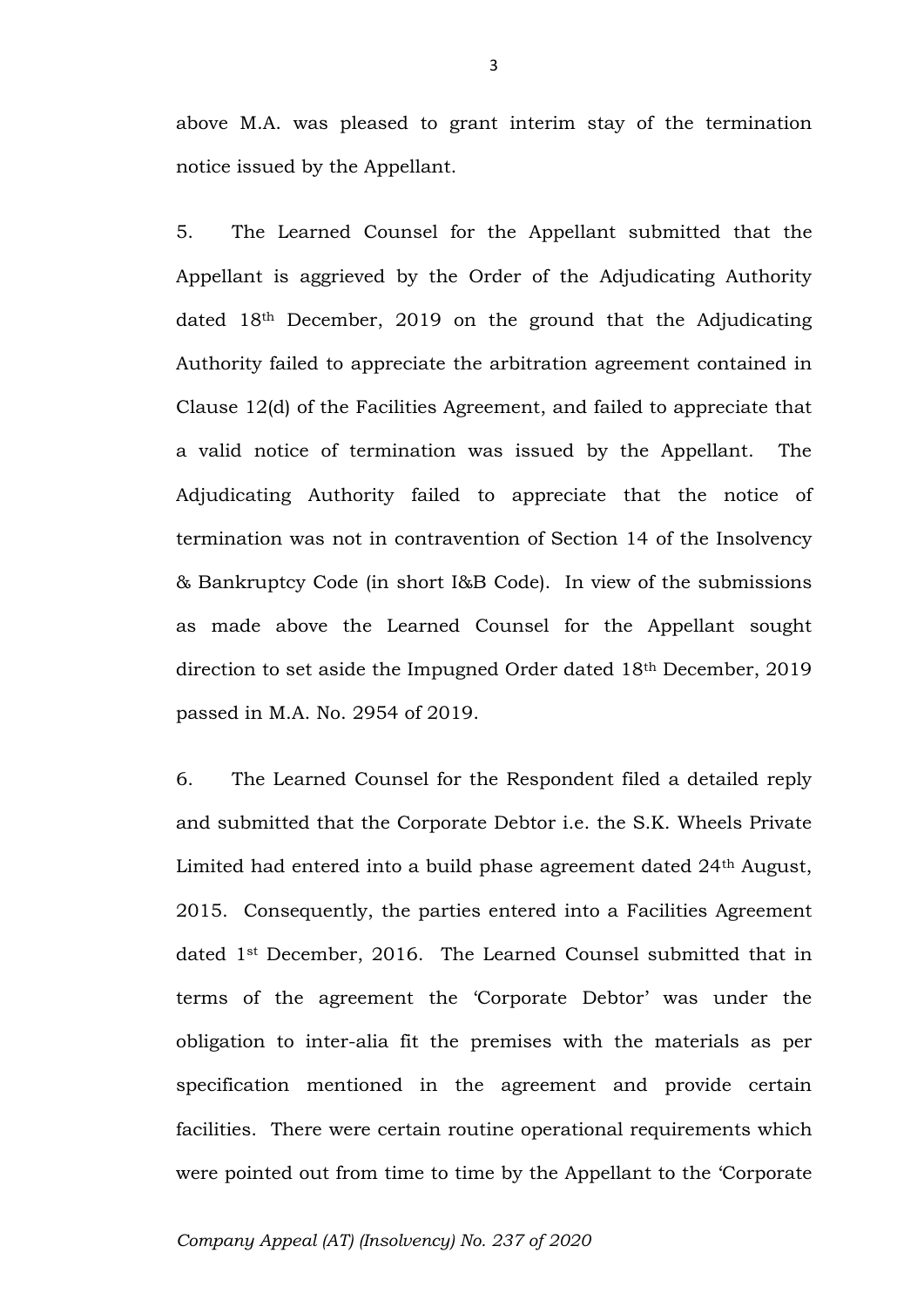Debtor". Those requirements were rectified within a reasonable time frame. It is not out of place to mention that the Appellant addressed a letter dated 11.10.2018 alleging certain deficiencies in services. A meeting between parties was held whereby all the issues were taken note of and remedied by end of October, 2018. Further, the Appellant on 19.11.2018 intimated the 'Corporate Debtor' that due to inefficient number of housekeeping staff, the Appellant was keeping the housekeeping staff from their end and the amount incurred would be deducted from the invoice of the Appellant. It is submitted that all the deficiencies were cured at the cost of the Corporate Debtor. It is submitted that the Corporate Insolvency Resolution Process (in short CIRP) against the Corporate Debtor was initiated on 29th March, 2019, the Appellant itself states that it allegedly became aware when the electricity was disconnected sometime in April 2019, which was due to non-payment of electricity charges during CIRP and was eventually restored. It is submitted that certain meetings were held in April and May, 2019, whereby, the Interim Resolution Professional intimated the Appellant that no prejudice would be caused to the Appellant and all the services and facilities would be provided as contained in the agreement. The Learned Counsel further submitted that the Appellant issued termination notice as per the Clause 11(b) of the Agreement, however, the same is not in accordance with the said clause. As per the above Clause, a 30 days' notice needs to be given in the event of any material breach by either party. However, no notice was received by the 'Corporate Debtor'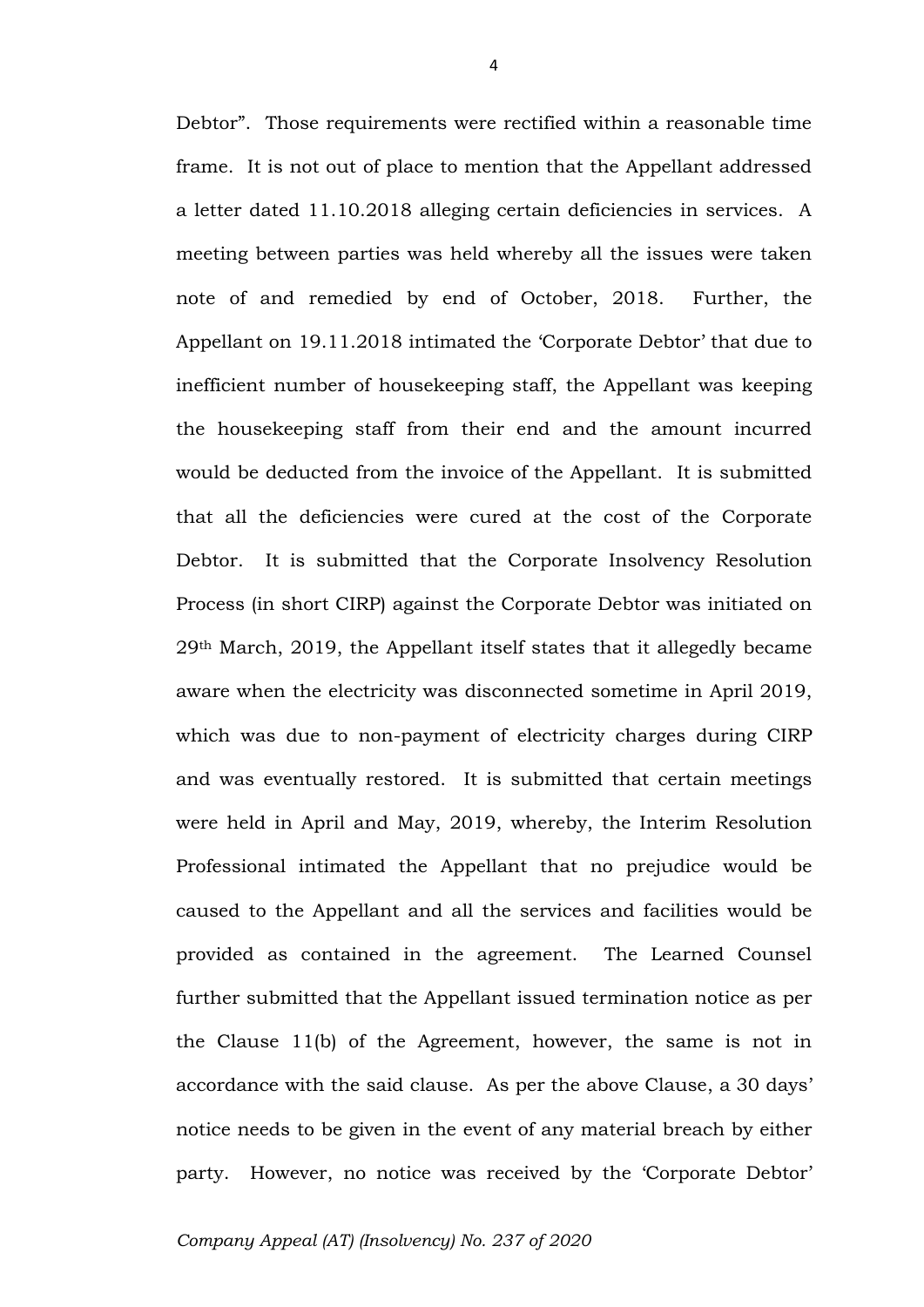except the termination notice dated 11.06.2019. The Learned Counsel submitted that they have filed an application before the Adjudicating Authority seeking directions to the Appellant to continue the Facilities Agreement dated 01.12.2016, and staying of termination of Facilities Agreement dated 01.12.2016 till the expiry of Corporate Insolvency Resolution Process. After hearing the parties, the Adjudicating Authority by Order dated 18th December, 2019 stayed the termination notice and directed the Appellant to adhere to the terms of contract without fail.

7. Heard the Learned Counsel appeared for the respective parities perused the pleadings documents filed in their support. This Tribunal by Order dated 07.02.2020 when this appeal was filed and after hearing the parties passed the following order: -

> "*Resolution Professional will provide the same facilities to the Appellant-Tata Consultancy Services Limited in terms of the Agreement to keep the 'Corporate Debtor' as a going concern.*

> *In mean time it will be open to the Resolution Professional to proceed with the Corporate Insolvency Resolution Process in accordance with law and any action shall be subject to the decision of this Appeal*."

5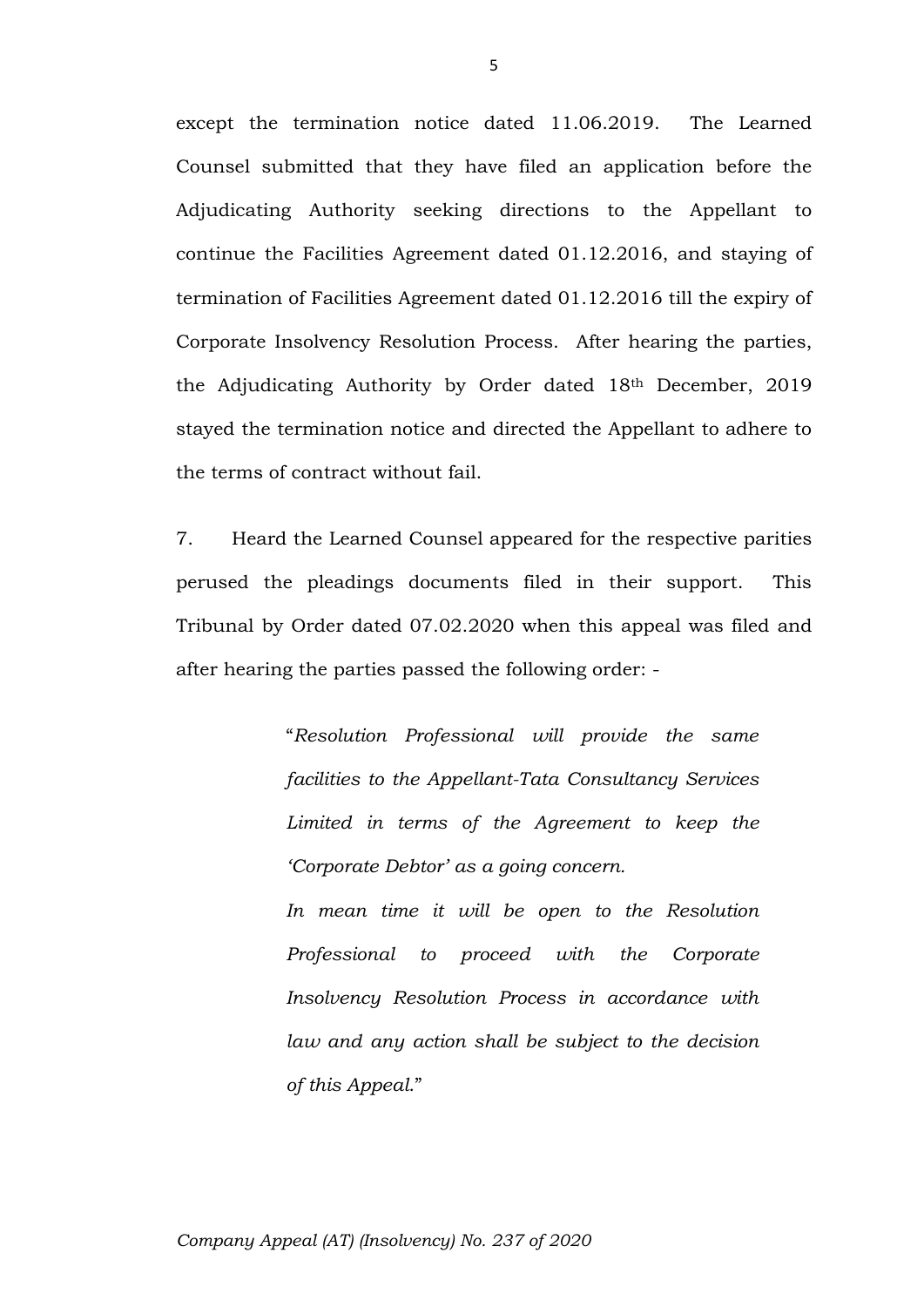8. It is not in dispute with the appellant and the 'Corporate Debtor' entered the build phase agreement dated 24.08.2015 (Annexure- A-2, Page- 30) and the Parties have signed the said agreement. In continuation of the said agreement, the Appellant and the Corporate Debtor had entered Facilities Agreement dated 1st December, 2016 signed by both the parties. Clause 11 stipulates the termination of the Facilities Agreement which is reproduce herein.

> 11(b): Termination for material breach:- Either party may terminate this agreement immediately by a written notice to the other party in the event of a material breach which is not cured within 30 days of the receipt of the said notice period.

As per the termination clause it is mandatory to issue notice to the party in the event of a material breach and if the same is not cured.

9. The Learned Counsel for the Respondent submitted that they had not received any notice asking to cure the material breach and the notice was without complying the said clause the notice for termination was issued. On the other hand, the Learned Counsel for the Appellant submitted that the Appellant noticed the material breaches of obligations by the Corporate Debtor including deployment of personal lacking requisite level of scale, non-adherence of design guidelines, non-replacement of furniture and air conditioners etc. The Learned Counsel contended that the Appellant issued multiple

#### *Company Appeal (AT) (Insolvency) No. 237 of 2020*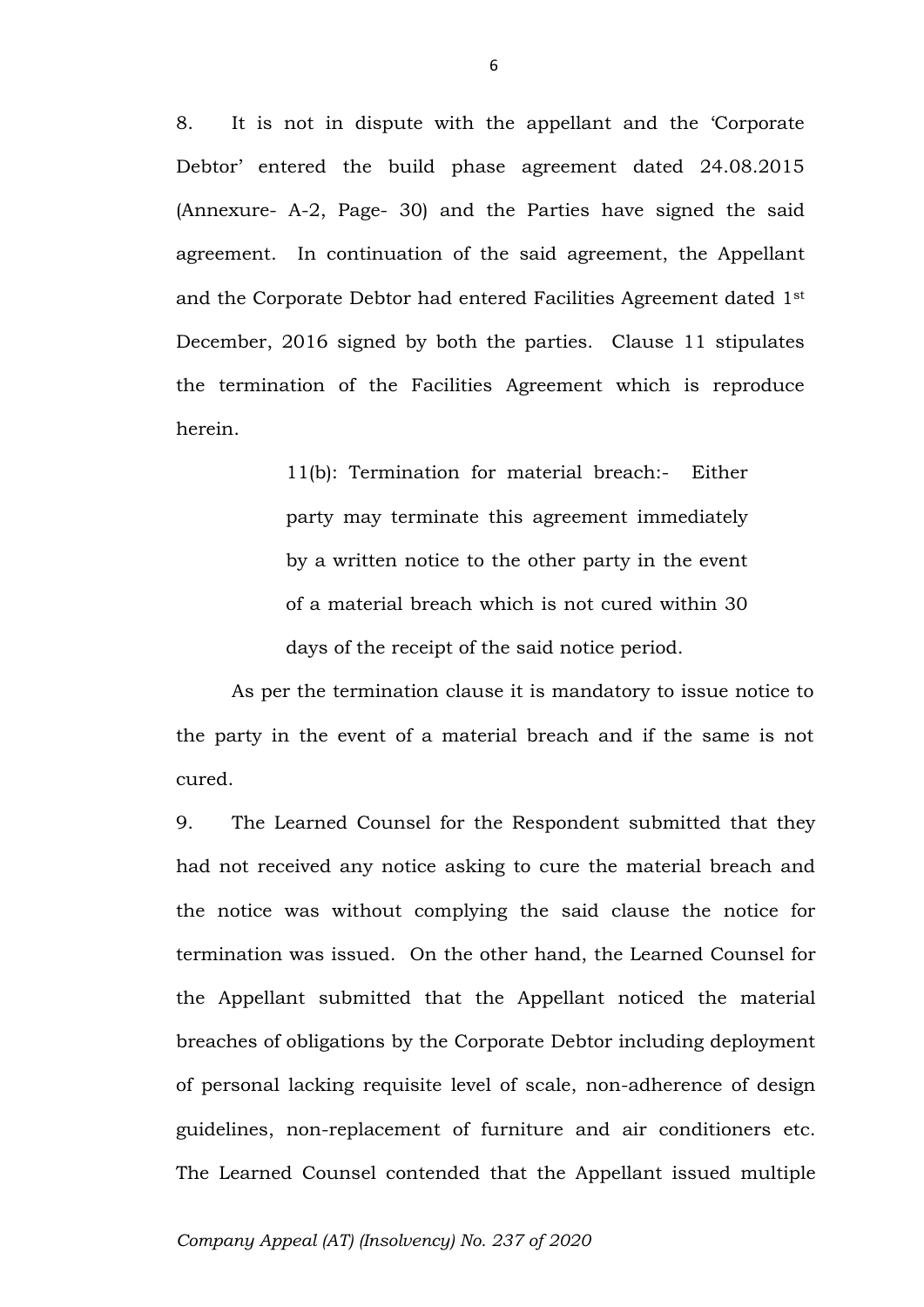notices seeking remedying of such breaches, however, the Corporate Debtor failed to remedy the contractual breaches which led to issue and serve termination notice. Prima-facie as sated (Supra) the Learned Counsel for the Respondent submitted that they have cured all the deficiencies and the termination notice after the initiation CIRP (Corporate Insolvency Resolution Process) is against the main object of the Code.

10. Admittedly, the CIRP process was initiated on 29th March, 2019 against the 'Corporate Debtor". The termination notice is subsequent to the admission of the initiation of the CIRP. In this Appeal the limited question is whether the order passed by the Adjudicating Authority staying the termination notice is legal or not. Therefore, we are confined to the limited question whether the order passed by the Adjudicating Authority staying the termination notice is legal or not. Before deciding the said issue, we have to look into the legal position. In the present case admittedly, moratorium was imposed as per Section 14(1) of the I&B Code 2016. Sub Section (1) reads thus:-

> *"14(1):- Subject to provisions of sub-sections (2) and (3) on the insolvency commencement date, the Adjudicating Authority shall by order declare moratorium for prohibiting all of the following, namely:-*

#### *Company Appeal (AT) (Insolvency) No. 237 of 2020*

*….*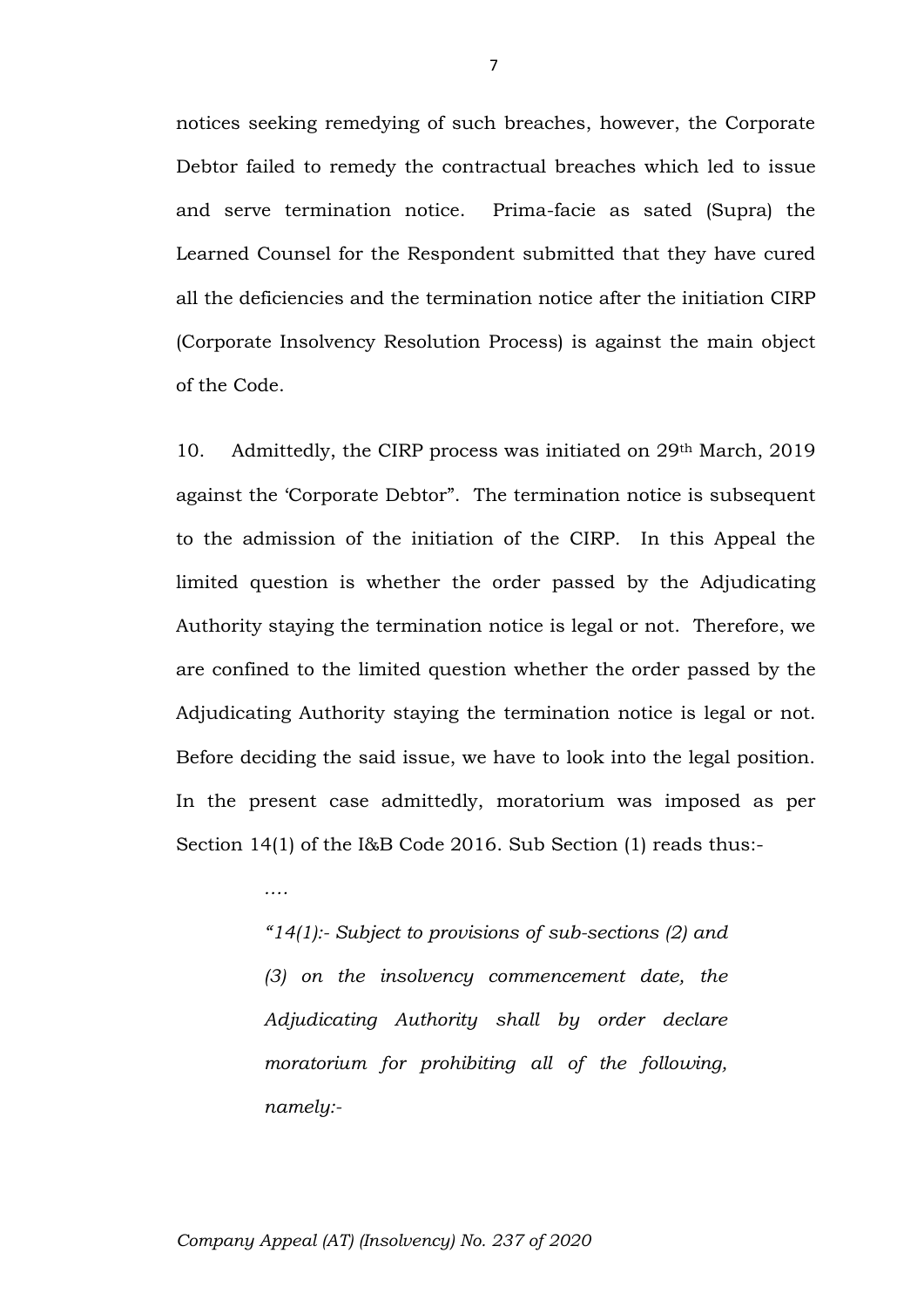- *(a) The institution of suits or continuation of pending suits or proceedings against the corporate debtor including execution of any judgement, decree or order in any Court of law, tribunal, arbitration panel or other authority;*
- *(b) Transferring, encumbering, alienating or disposing of by the corporate debtor any of its assets or any legal right or beneficial interest therein'*
- *(c) Any action to foreclose, recover or enforce any security interest created by the corporate debtor in respect of its property including any action under the Securitisation and Reconstruction of Financial Assets and Enforcement of Security Interest Act, 2002 (54 of 2002);*
- *(d) The recovery of any property by an owner or lessor where such property is occupied by or in the possession of the corporate debtor.*

It is evident from the Order dated 29th March, 2019 of the Adjudicating Authority the application under Section 7 IBC was admitted and prohibited the transactions as contemplated under

#### *Company Appeal (AT) (Insolvency) No. 237 of 2020*

…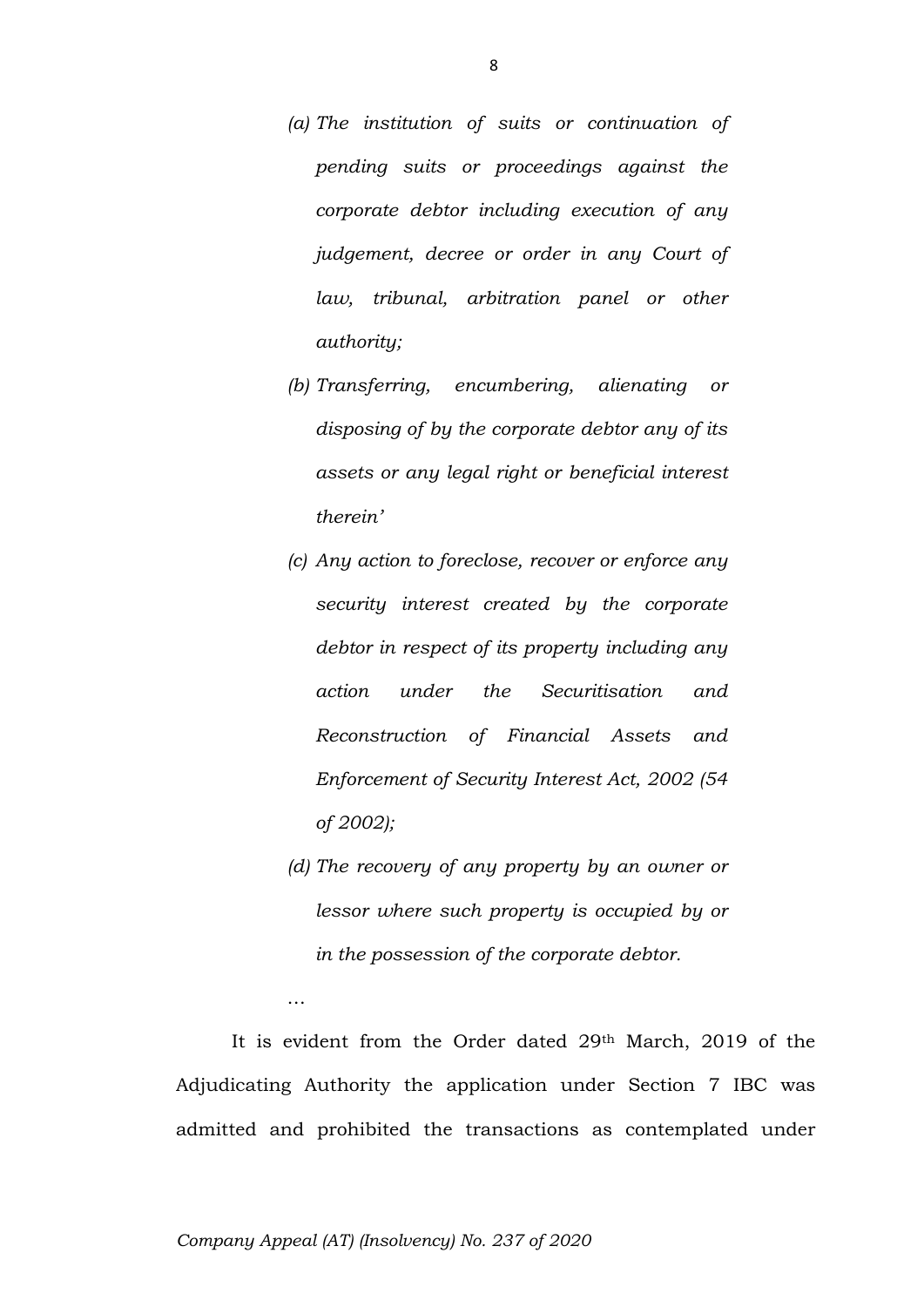above Provision. Following is the operative portion of the Impugned Order which reads under:

*…*

*"7. This Adjudicating Authority, on perusal of the documents filed by the Creditor, is of the view that the Corporate Debtor defaulted in repaying the loans availed and also placed the name of the Insolvency Resolution Professional to act as Interim Resolution Professional to act as Interim Resolution Professional and there being no disciplinary proceedings pending against the proposed resolution professional, therefore the Application under sub-section (2) of Section 7 is taken as complete, accordingly this Bench hereby admits this Petition prohibiting all of the following of item-I, namely:*

*(I) (a) the institution of suits or continuation of pending suits or proceedings against the Corporate Debtor including execution of any judgment, decree or order in any court of law, tribunal, arbitration panel or other authority;*

> *(b) transferring, encumbering, alienating or disposing of by the Corporate Debtor any of*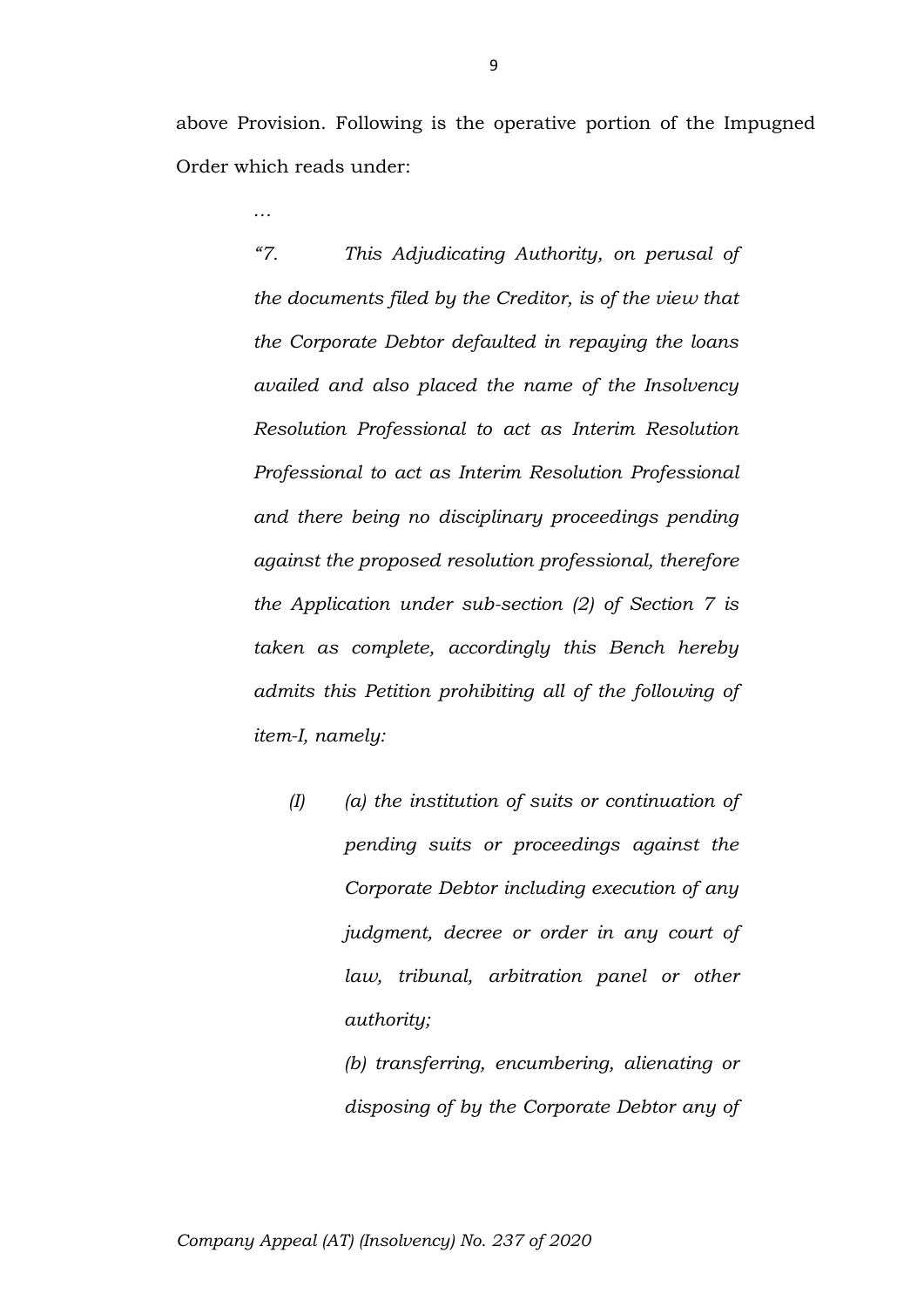*its assets or any legal right or beneficial interest therein;*

*(c) any action to foreclose, recover or enforce any security interest created by the Corporate Debtor in respect of its property including any action under the Securitisation and Reconstruction of Financial Assets and Enforcement of Security Interest Act, 2002 (SARFAESI Act); (d) the recovery of any property by an owner or lessor where such property is occupied by or in the possession of the Corporate Debtor.*

- *(II) That the supply of essential goods or services to the Corporate Debtor, if continuing, shall not be terminated or suspended or interrupted during moratorium period.*
- *(III) That the provisions of sub-section (1) of Section 14 shall not apply to such transactions as may be notified by the Central Government in consultation with any financial section regulator.*
- *(IV) That the order of moratorium shall have effect from 29.03.2019 till the completion of*

*Company Appeal (AT) (Insolvency) No. 237 of 2020*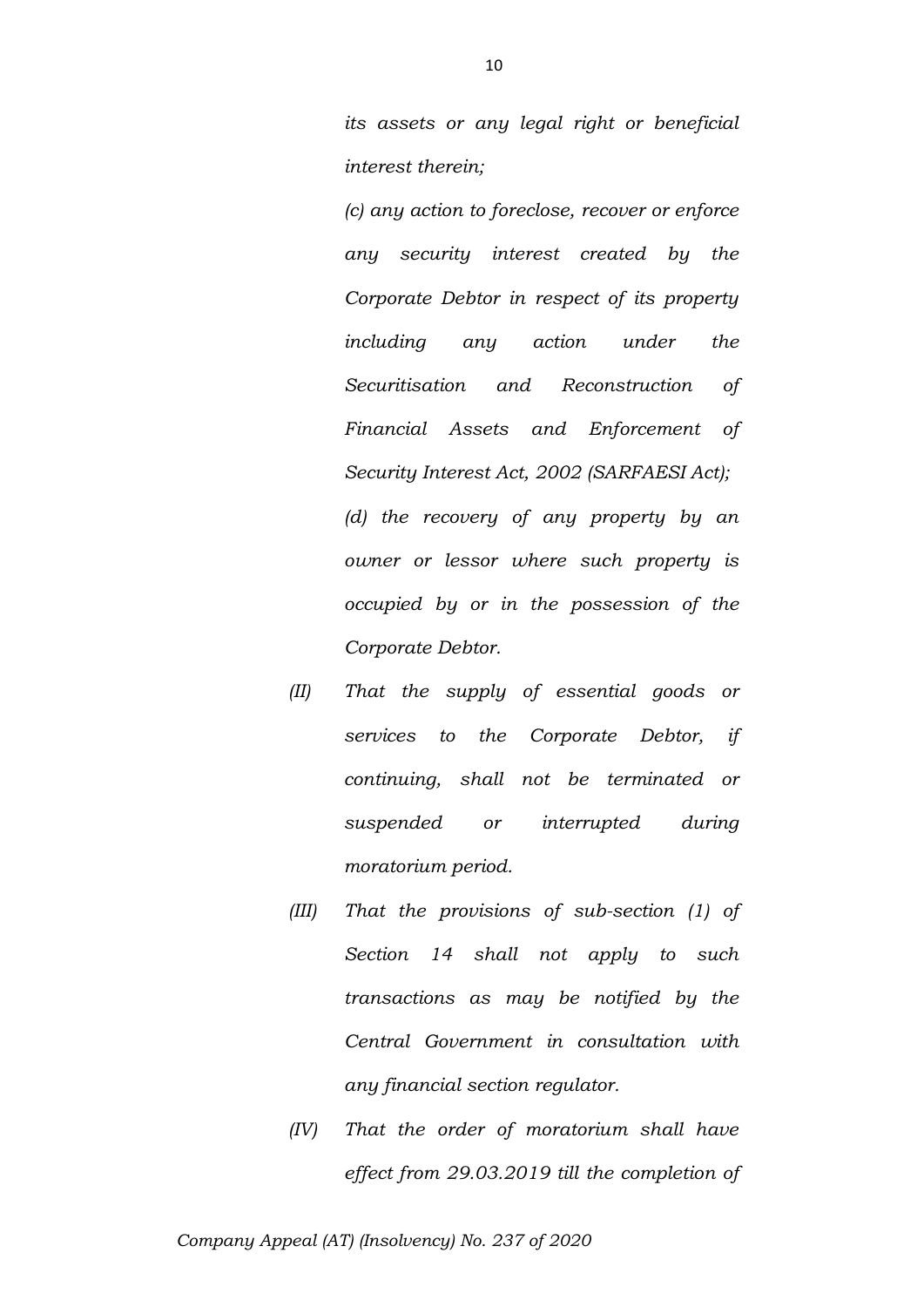*the corporate insolvency resolution process or until this Bench approves the resolution plan under sub-section (1) of section 31 or passes an order for liquidation of Corporate Debtor under section 33, as the case may be.*

- *(V) That the public announcement of the corporate insolvency resolution process shall be made immediately as specified under section 13 of the Code.*
- *(VI) That this Bench hereby appoints Mr. Vishal Ghisulal Jain, B03/7/1-2, Section- 15, Vashi, Navi Mumbai- 400703, Email: [vishal@cavishaljain.com,](mailto:vishal@cavishaljain.com) having Registration No. IBBI/IPA-001/IP-P00419/2017-18/1072 as Interim Resolution Professional to carry the functions as mentioned under Insolvency & Bankruptcy Code."*

From the order it is seen that the Respondent herein was appointed as Interim Resolution Professional (in short IRP) to carry out the functions as per law. In view of Section 14 once a moratorium was imposed by the Adjudicating Authority and on appointment of Interim Resolution Professional the Interim Resolution Professional

*…*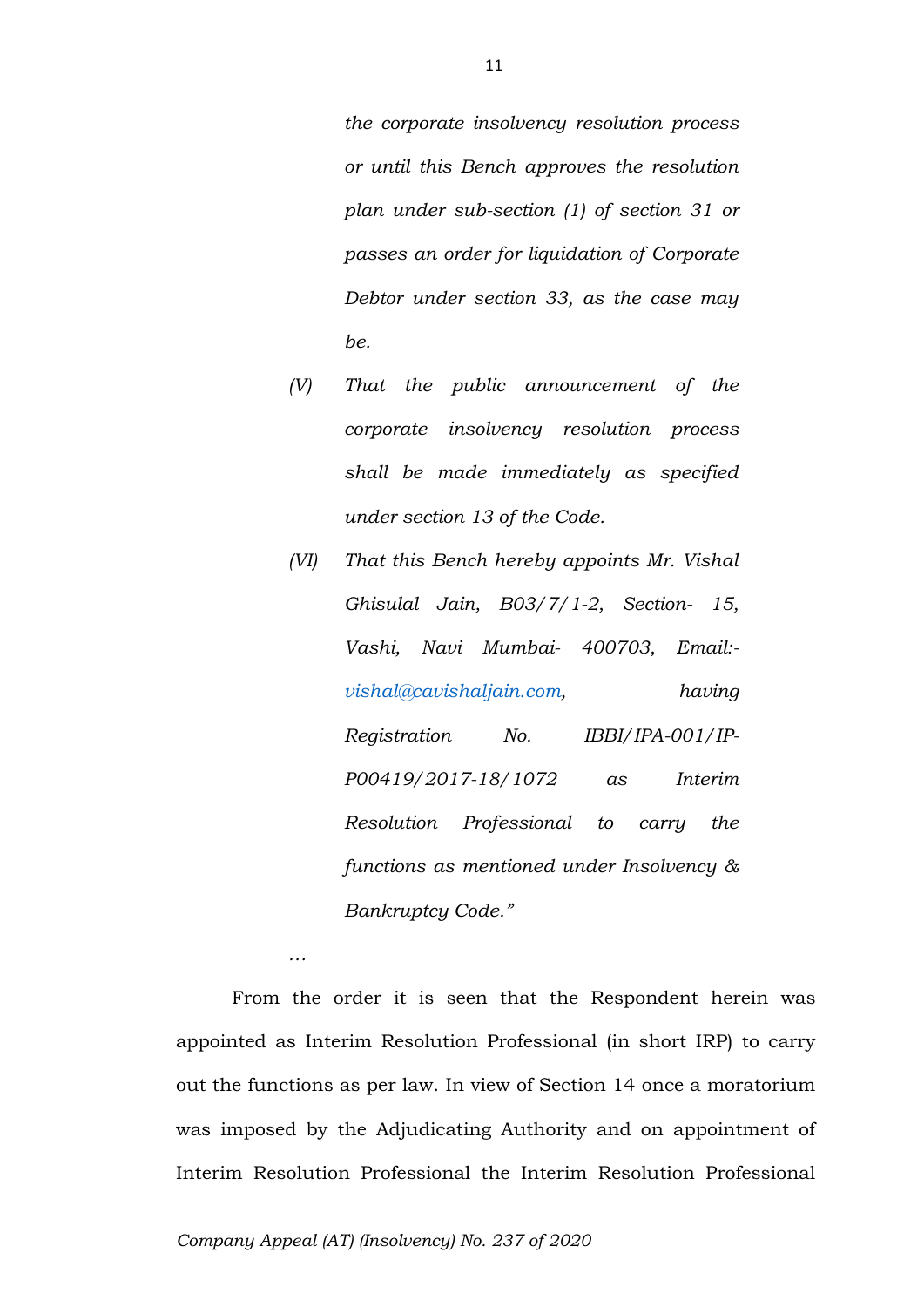will be at the helm of affairs of the company in view of the suspension of the Board of Directors of the 'Corporate Debtor'. As on the date of the imposition of moratorium the business and activities of the 'Corporate Debtor' will have to be carried out for smooth functioning of the company and the company shall remain as a going concern. Apart from that the Resolution Professional shall ensure for smooth running of the company as a going concern and the Resolution Professional shall perform the duties as per Section 25 of the I&B Code. Sub- Section (2)(a) of Section 25, the Resolution Professional take immediate custody and control of all the assets of the Corporate Debtor, including the business records of the Corporate Debtor. Further sub-section 2 (b) of Section 25 of the I & B Code states that

*"(b) represent and act on behalf of the corporate debtor with third parties, exercise rights for the benefit of the corporate debtor in judicial, quasi- judicial or arbitration proceedings;"*

Further, the said provision sets out the duty of Resolution Professional to preserve and protect the assets of the 'Corporate Debtor' and lays down the functions he may perform the same. In view of the duties cast upon the Resolution Professional, the Resolution Professional to keep the Corporate Debtor as a going concern and filed an application being C.A. (M.B.)- 2954 of 2019 before the Adjudicating Authority seeking stay of termination of notice

…

…